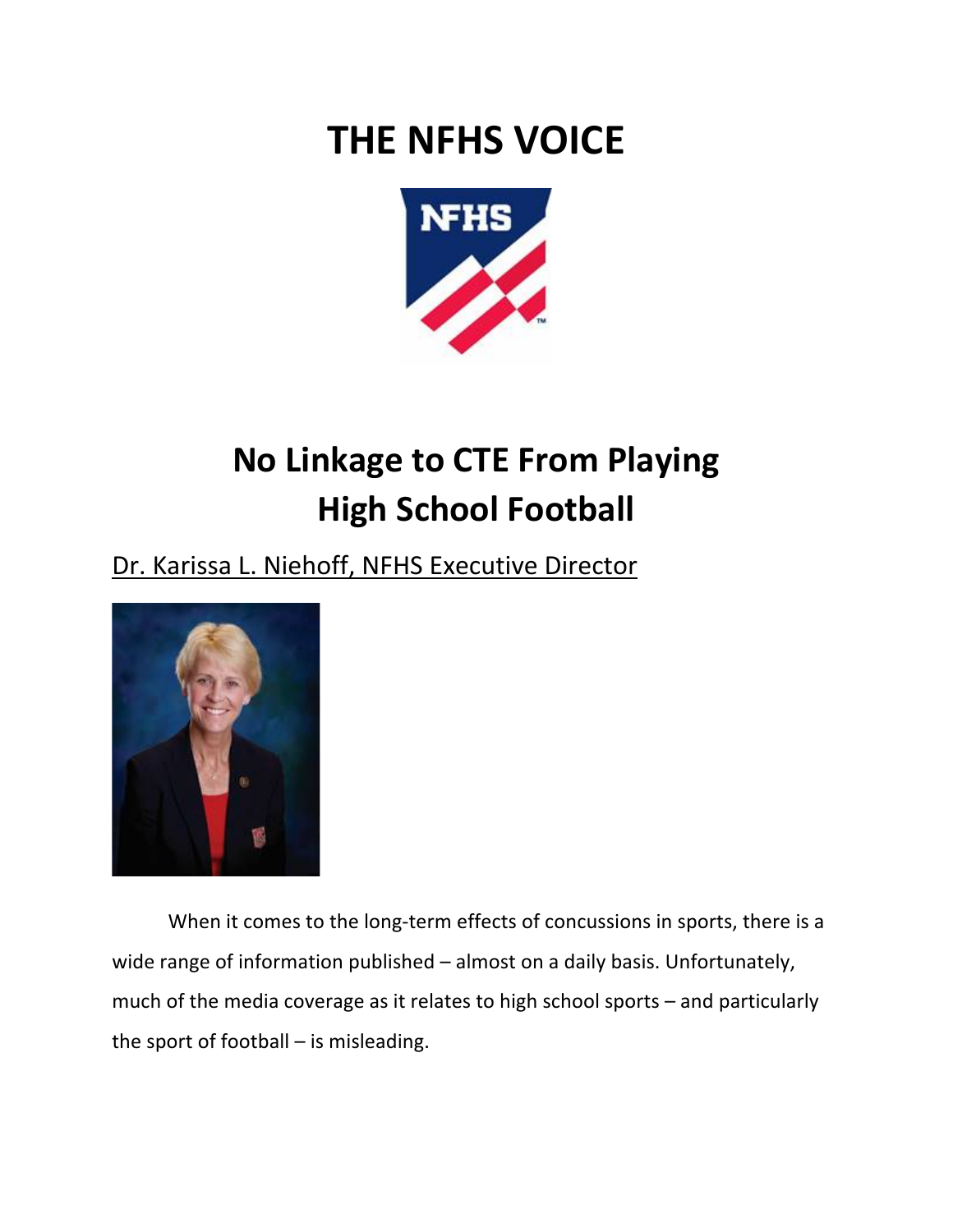Last week, the Concussion Legacy Foundation introduced its new publicservice announcement that compared youth football dangers to smoking. As the pre-teen football players puff on cigarettes, the voiceover says, "Tackle football is like smoking, the younger I start, the longer I'm exposed to danger."

The "Tackle Can Wait" campaign by the foundation is an attempt to steer children under the age of 14 into flag football. Although establishing a finite age may be difficult, reducing contact at youth levels is certainly a positive. USA Football is doing just that nationally through its Football Development Model. Likewise, the 51-member state associations of the National Federation of State High School Associations (NFHS) have enacted limitations on contact during preseason and practice sessions.

Our concern is the term "exposed to danger." These types of messages continue to spread unwarranted fear to parents of high school student-athletes. The "danger" refers to reports that players who incur repeated concussions can develop chronic traumatic encephalopathy (CTE).

A 2017 study from the *Journal of American Medical Association* (JAMA) linked CTE in the brains of deceased National Football League players. Even if this report is accurate, these are individuals who endured repeated blows to the head for 20 to 25 years BEFORE any concussion protocols were in place.

Less publicized is a study by Dr. Munro Cullum and his colleagues at the Peter O'Donnell Jr. Brain Institute, which is a part of the University of Texas Southwestern Medical Center in Dallas. Cullum's group studied 35 former NFL players age 50 and older who had sustained multiple concussions throughout their careers. The findings showed no significant association between the length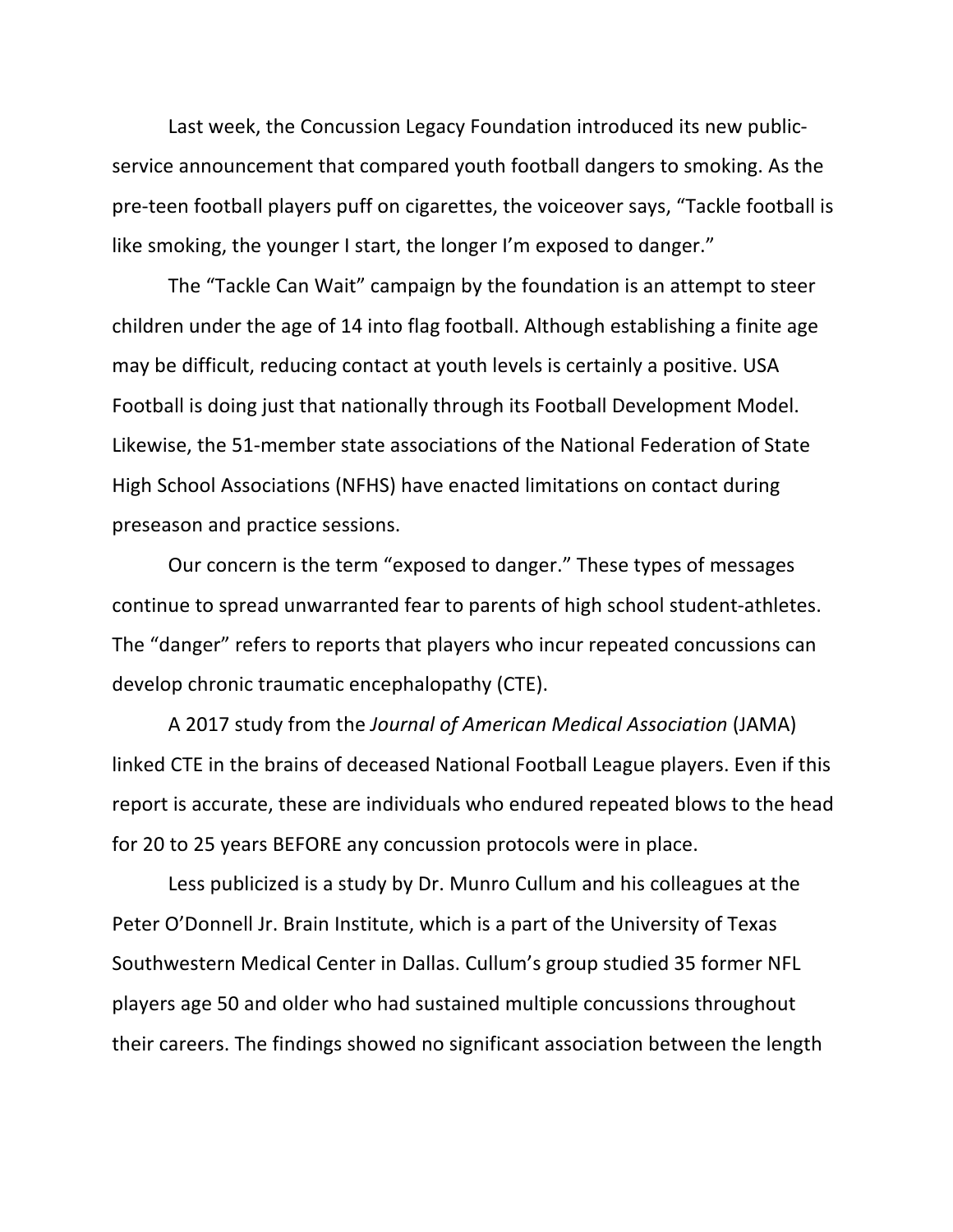of the individuals' careers, the number of concussions and their cognitive function later in life.

Two studies, two different conclusions. Regardless of the outcome, however, they are not applicable to kids playing football before and during high school. There is absolutely no linkage to CTE at these levels, and the word "danger" should not be a part of the discussion.

A more applicable and significant study was also published in JAMA in 2017. In a study of about 4,000 men who graduated from Wisconsin high schools in 1957, there was no difference in cognitive function or decline between those who played football and those who did not as they reached 65 years of age. We would assume the majority of these individuals discontinued football after high school.

With more than one million boys – and girls – playing the contact sport of football each year, severe injuries do occur from time to time, but parents should know that efforts to lessen the risk of a catastrophic injury, including head injuries, have never been stronger than they are today.

In fact, new data from the National High School Sports-Related Injury Surveillance Study indicates some positive trends in concussion rates. The study, which was released in the American Academy of Pediatrics online issue of *Pediatrics* this week, indicated that concussion rates during football practices dropped from 5.47 to 4.44 concussions per 10,000 athletic exposures between the 2013-14 and 2017-18 seasons.

In addition, repeat concussion rates across all sports declined from 0.47 to 0.28 per 10,000 exposures during the same time period.